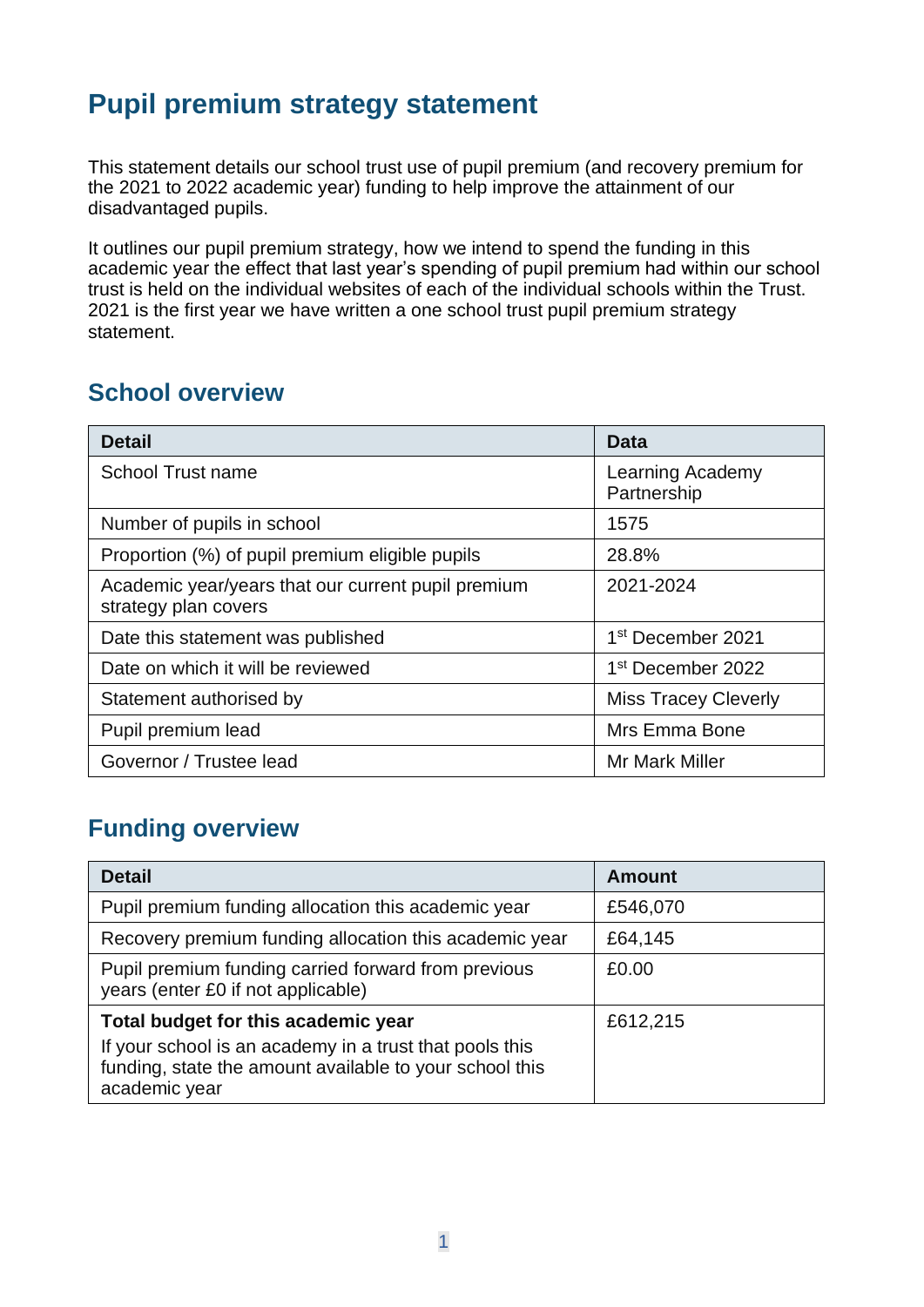# **Part A: Pupil premium strategy plan**

### **Statement of intent**

*Our School Trust is committed to ensuring that every disadvantaged pupil receives the best possible education and that gaps in outcomes are closed in all key outcomes. We want our disadvantaged pupils to flourish in all aspects of their education. The disruption children and young people have faced to their education during the pandemic has been extensive nationally and will likely have profound consequences. Attainment and educational progress particularly for those disadvantaged has been affected, but so too has their emotional and social development.*

*This pupil premium strategy plan aims to close the considerable gaps in attainment as a result of the pandemic and mitigate the impact of the pandemic on children's lives.*

*The key principles of this strategy plan is to build sustainable, long-term support in order to overcome the barriers of:*

- *Rebuilding a culture of good attendance*
- *Support for the increasing number of families going into crisis*
- *Younger pupils (Early Years and KS1) and, in particular, Early Reading*

## **Challenges**

This details the key challenges to achievement that we have identified among our disadvantaged pupils across our one school trust.

| <b>Challenge</b><br>number | <b>Detail of challenge</b>                                                                |
|----------------------------|-------------------------------------------------------------------------------------------|
|                            | Attendance rates have fallen.                                                             |
| 2                          | Gap has widened in all outcomes in early reading outcomes for eligible pupils             |
|                            | Gap has widened in Writing outcomes for eligible pupils                                   |
|                            | Significant increase in the number of eligible children and families going into<br>crisis |
|                            | Significant widening of gaps for younger eligible pupils (EYFS and KS1)                   |

#### **Intended outcomes**

This explains the outcomes we are aiming for **by the end of our current 3 year strategy plan**, and how we will measure whether they have been achieved.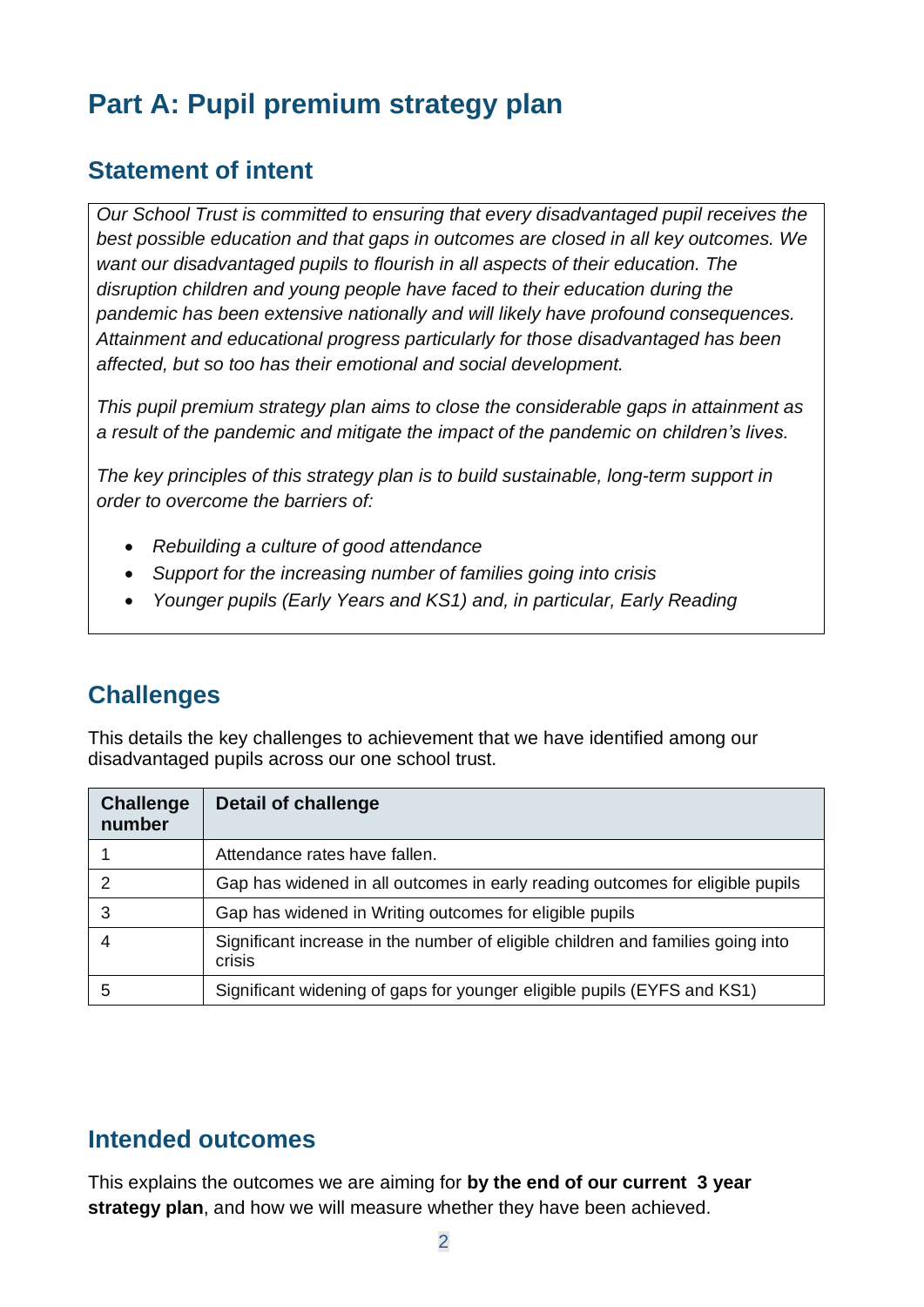| Intended outcome                                                                                                                                                                                                                   | <b>Success criteria</b>                                                                                                                                                                                                                                |
|------------------------------------------------------------------------------------------------------------------------------------------------------------------------------------------------------------------------------------|--------------------------------------------------------------------------------------------------------------------------------------------------------------------------------------------------------------------------------------------------------|
| A culture of good attendance is re-<br>established across the school trust                                                                                                                                                         | More pupils are in school more of the<br>time. Absence rates of eligible pupils are<br>in line with national in all schools across<br>the school trust and persistent<br>absenteeism for eligible pupils is below<br>nationals across the school trust |
| Gaps in early reading outcomes for all eligible<br>pupils are closed. The bottom 20% in reading<br>are targeted in a timely way to ensure that all<br>pupils are reading by 6.                                                     | Gaps in early reading outcomes for<br>eligible pupils are reduced to less than<br>10% across the school trust in the first<br>year and in line with by the end of the<br>third year.                                                                   |
| Gaps in writing across the school trust for all<br>eligible pupils are closed at both expected<br>and greater depth.                                                                                                               | <b>Gaps in Writing outcomes for eligible</b><br>pupils are reduced to less than 10%<br>across the school trust in the first year<br>and in line with by the end of the 3rd year                                                                        |
| A full time Family Support/Safeguarding Lead<br>works with eligible pupils and families. Pupils<br>and families are supported in a timely way to<br>ensure that disruption to education is<br>minimised and barriers are overcome. | Gaps that have arisen due to barriers<br>experienced by the most disadvantaged<br>pupils are closing and eligible pupils are<br>in school, supported and ready to learn.                                                                               |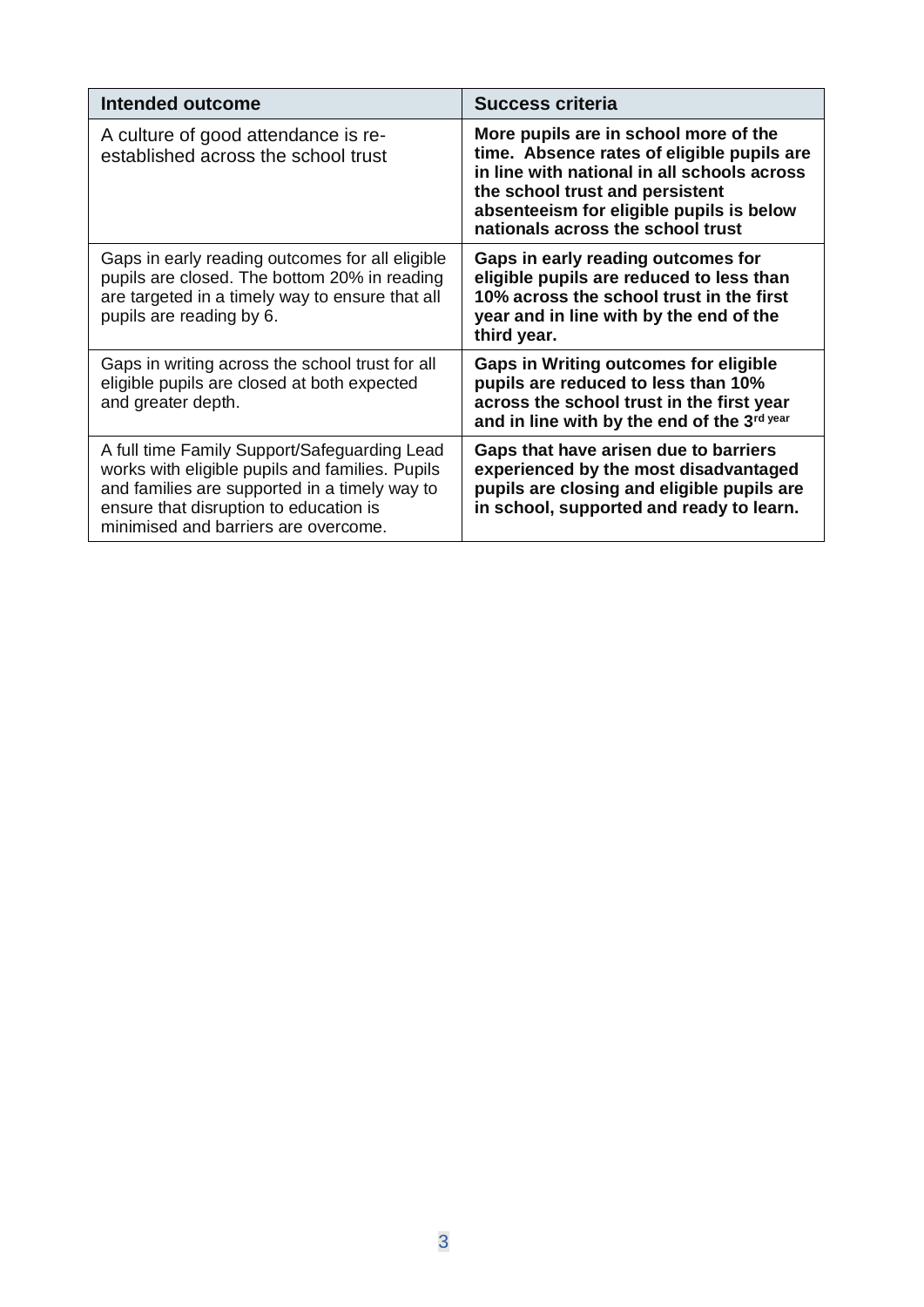## **Activity in this academic year**

This details how we intend to spend our pupil premium (and recovery premium funding) **this academic year** to address the challenges listed above.

### **Teaching (for example, CPD, recruitment and retention)**

Budgeted cost: £482,215

| <b>Activity</b>                                                                                                                                                                                                                                                                                                                                                                                                                                                                                                             | Evidence that supports this approach                                                                                                                                                                                                                                                                                                                                                                                                                                                                                                                                                                                                                                                                                                                                                         | <b>Challenge</b><br>number(s)<br>addressed |
|-----------------------------------------------------------------------------------------------------------------------------------------------------------------------------------------------------------------------------------------------------------------------------------------------------------------------------------------------------------------------------------------------------------------------------------------------------------------------------------------------------------------------------|----------------------------------------------------------------------------------------------------------------------------------------------------------------------------------------------------------------------------------------------------------------------------------------------------------------------------------------------------------------------------------------------------------------------------------------------------------------------------------------------------------------------------------------------------------------------------------------------------------------------------------------------------------------------------------------------------------------------------------------------------------------------------------------------|--------------------------------------------|
| Embed a whole school<br>trust approach to the<br>development of early<br>reading through<br>increased rigour and<br>data analysis of the<br>bottom 20% at more<br>regular intervals and<br>targeted external<br>support and CPD for all<br>teachers of reading and<br>coaching for reading<br>leaders. Investment in a<br>school trust offer<br>(external Systematic<br><b>Synthetic Phonics</b><br>provider to provide data<br>around the lowest 20%<br>and development days,<br>coaching and precision<br>teaching, 1:1s) | EEF guidance and reports 'further research<br>confirms young pupils' achievement in reading and<br>maths remains significantly lower than before the<br>pandemic, and the gap between children from low<br>and high income households remains wide'<br>The CST recommends using EEFs tiered<br>methodology which is why we have looked at<br>whole school approaches, targeted approaches<br>and wider strategies.<br>High quality teaching for all remains the single<br>biggest priority. We know from the best available<br>evidence that the most powerful tool wwe have to<br>combat educational inequality is to support great<br>teaching in every classroom (Prof Becky Francis,<br>CEO, EEF)<br>Previous outcomes for those disadvantaged within<br>our school trust (pre pandemic) | $\overline{2}$                             |
| Creation of and<br>recruitment of a full-<br>time family<br>support/Designated<br>Safeguarding Lead                                                                                                                                                                                                                                                                                                                                                                                                                         | Evidence based data from within details that there<br>is an increase in pupils and their families falling<br>into crisis mirroring what is seen nationally.<br>Intervening early has the best chance of enabling<br>our pupils and families to be successful.                                                                                                                                                                                                                                                                                                                                                                                                                                                                                                                                | 4 but<br>impact will<br>be on all          |
| Establish a whole<br>school trust approach to<br>the teaching of writing<br>through investment in a<br>central English role and<br>writing programme                                                                                                                                                                                                                                                                                                                                                                        | Having a consistent approach to writing will directly<br>improve the quality of provision and thus focus on<br>Quality First Teaching. As evidenced above the<br>EEF clearly states that improving the quality of<br>teaching in every classroom is essential for all<br>pupils but more so those eligible                                                                                                                                                                                                                                                                                                                                                                                                                                                                                   | 3                                          |
| Development of a<br>school trust wide<br>approach to pedagogy<br>to support all pupils but<br>particularly those<br>eligible through regular<br>and iterative CPD and<br>an incremental<br>coaching offer.                                                                                                                                                                                                                                                                                                                  | EEF<br>National research - Rosenshine's principles<br>Improving the quality of teaching in every<br>classroom through ongoing high quality CPD                                                                                                                                                                                                                                                                                                                                                                                                                                                                                                                                                                                                                                               | 2,3,5                                      |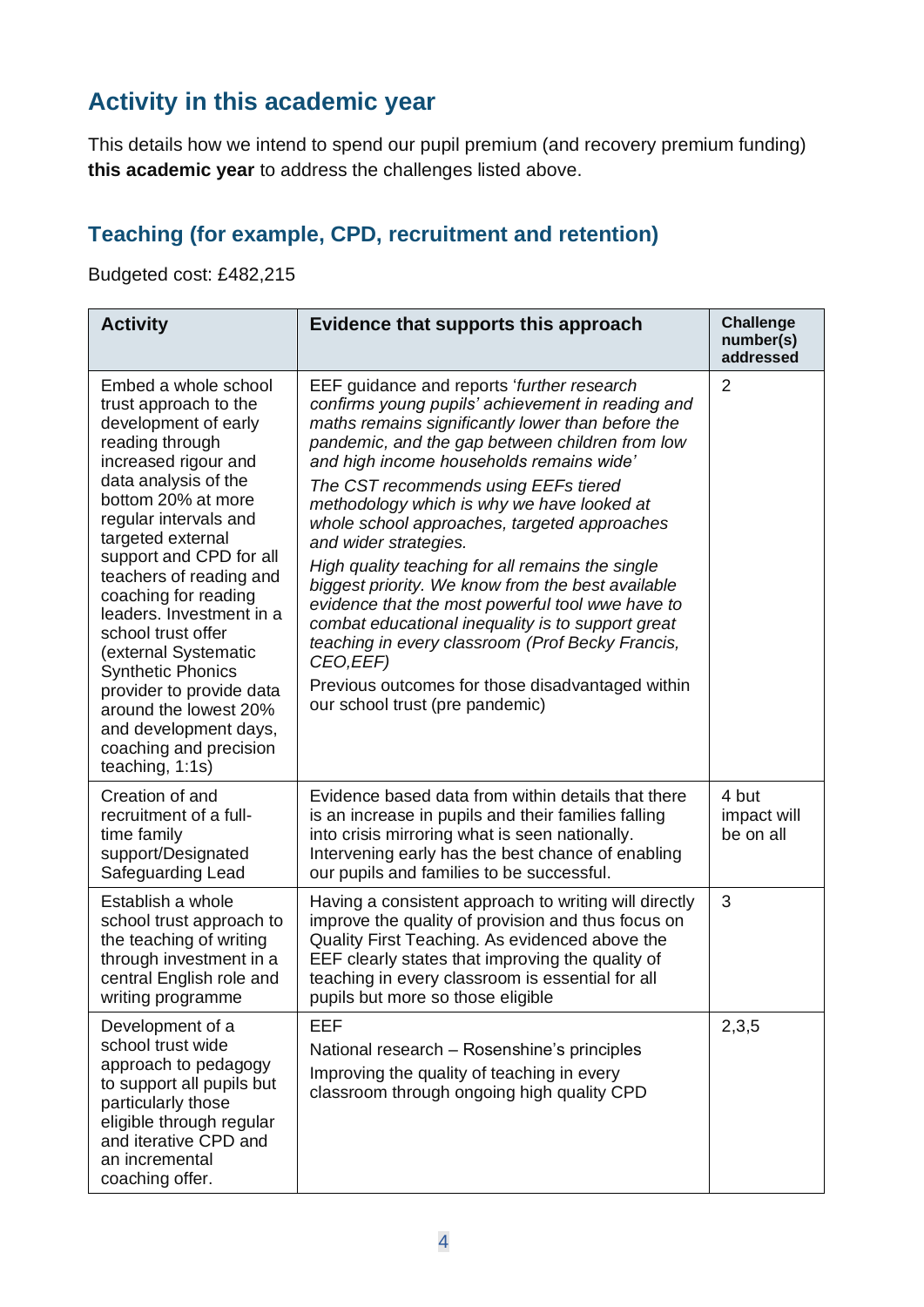### **Targeted academic support (for example, tutoring, one-to-one support structured interventions)**

Budgeted cost: £80,000

| <b>Activity</b>                                                                                                                                                                                                                                                                                                                                                                 | <b>Evidence that supports this</b><br>approach                                                                                                                                                                                                                   | <b>Challenge</b><br>number(s)<br>addressed |
|---------------------------------------------------------------------------------------------------------------------------------------------------------------------------------------------------------------------------------------------------------------------------------------------------------------------------------------------------------------------------------|------------------------------------------------------------------------------------------------------------------------------------------------------------------------------------------------------------------------------------------------------------------|--------------------------------------------|
| Embed precision teaching<br>and 1:1 coaching support<br>in the teaching of early<br>reading and maths through<br>reading leader<br><b>CPD/Development Days</b><br>and incremental coaching<br>with an early reading and<br>fluency in Maths focus.<br>Ensure that all teachers<br>and support staff have the<br>relevant professional<br>development to ensure<br>effective CPD | EEF guidance reports on effective<br>teaching and 1:1 case studies<br><b>Teacher Development Trust case</b><br>studies<br>Work as a National English Hub and<br>PD leads in Maths Hubs<br>EEF reports which state that all CPD<br>must be regular and iterative. | 2 and 4                                    |
|                                                                                                                                                                                                                                                                                                                                                                                 |                                                                                                                                                                                                                                                                  |                                            |

### **Wider strategies (for example, related to attendance, behaviour, wellbeing)**

Budgeted cost: £50,000

| <b>Acti</b><br>vity                                                                 | Evidence that supports this approach                                                                                                                                                                                                                                                                                                                                             | <b>Chal</b><br>leng<br>e<br>num<br>ber(<br>S)<br>addr<br>esse<br>d |
|-------------------------------------------------------------------------------------|----------------------------------------------------------------------------------------------------------------------------------------------------------------------------------------------------------------------------------------------------------------------------------------------------------------------------------------------------------------------------------|--------------------------------------------------------------------|
| Re-<br>estab<br>lish<br>robus<br>cultur<br>e<br>arou<br>nd<br>good<br>atten<br>danc | EEF guidance,<br>https://educationendowmentfoundation.org.uk/public/files/Publication<br>s/Behaviour/EEF_Improving_behaviour_in_schools_Report.pdf<br>Attendance best practice, Improving school attendance: support for schools<br>and local authorities (DfE guidance 2021)<br>Improving school attendance: support for schools and local<br>authorities - GOV.UK (www.gov.uk) | 1                                                                  |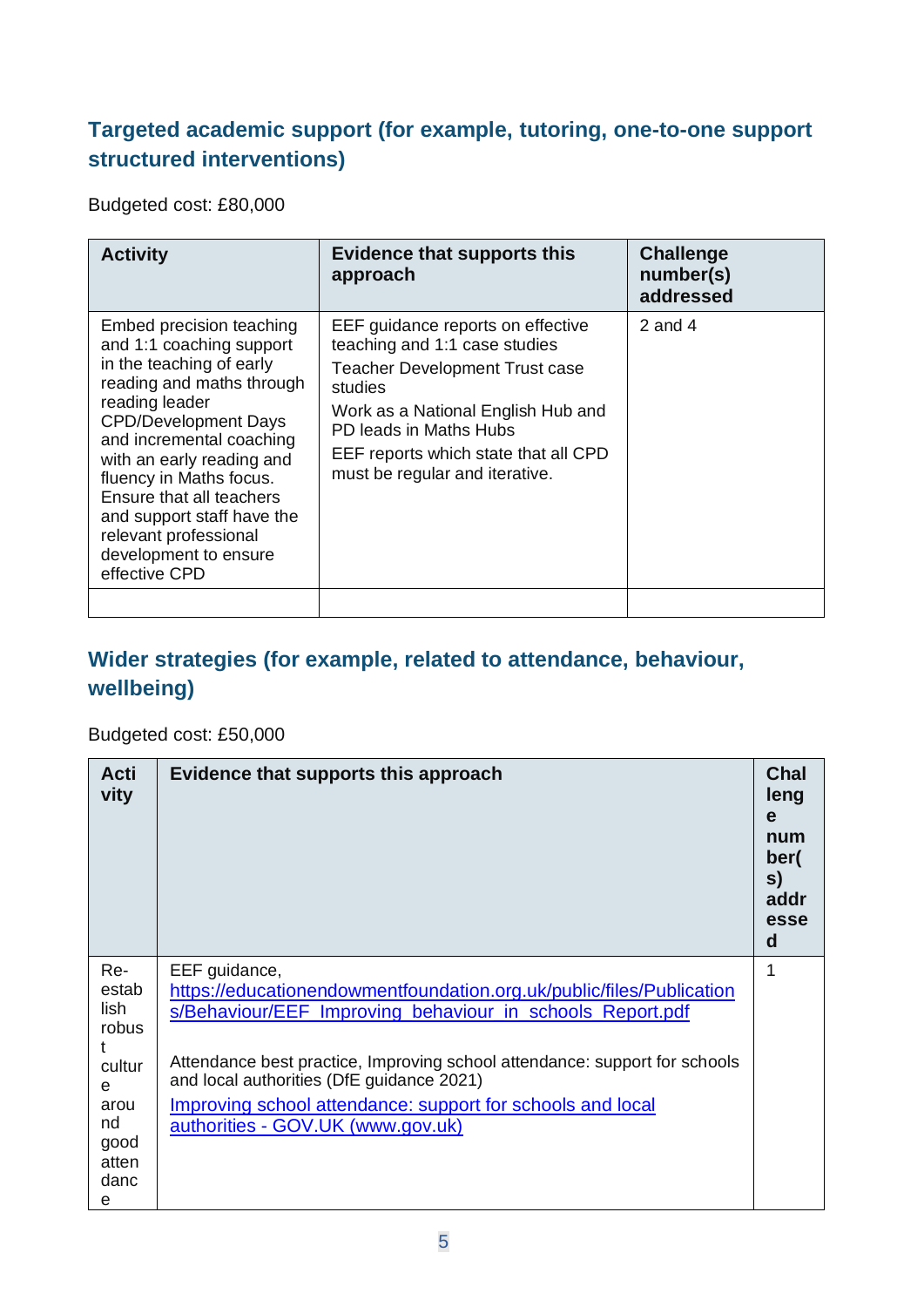| throu         |  |
|---------------|--|
| gh            |  |
| ensur         |  |
| ing           |  |
| that          |  |
| an            |  |
| early         |  |
| appr          |  |
| oach          |  |
| for           |  |
| atten         |  |
| danc          |  |
| e is<br>follo |  |
| wed           |  |
| consi         |  |
| stentl        |  |
| У             |  |
| whic          |  |
| h             |  |
| result        |  |
| sin           |  |
| more          |  |
| childr        |  |
| en            |  |
| being         |  |
| in            |  |
| scho          |  |
| ol            |  |
| more          |  |
| of the        |  |
| time.         |  |

# **Total budgeted cost: £612,215**